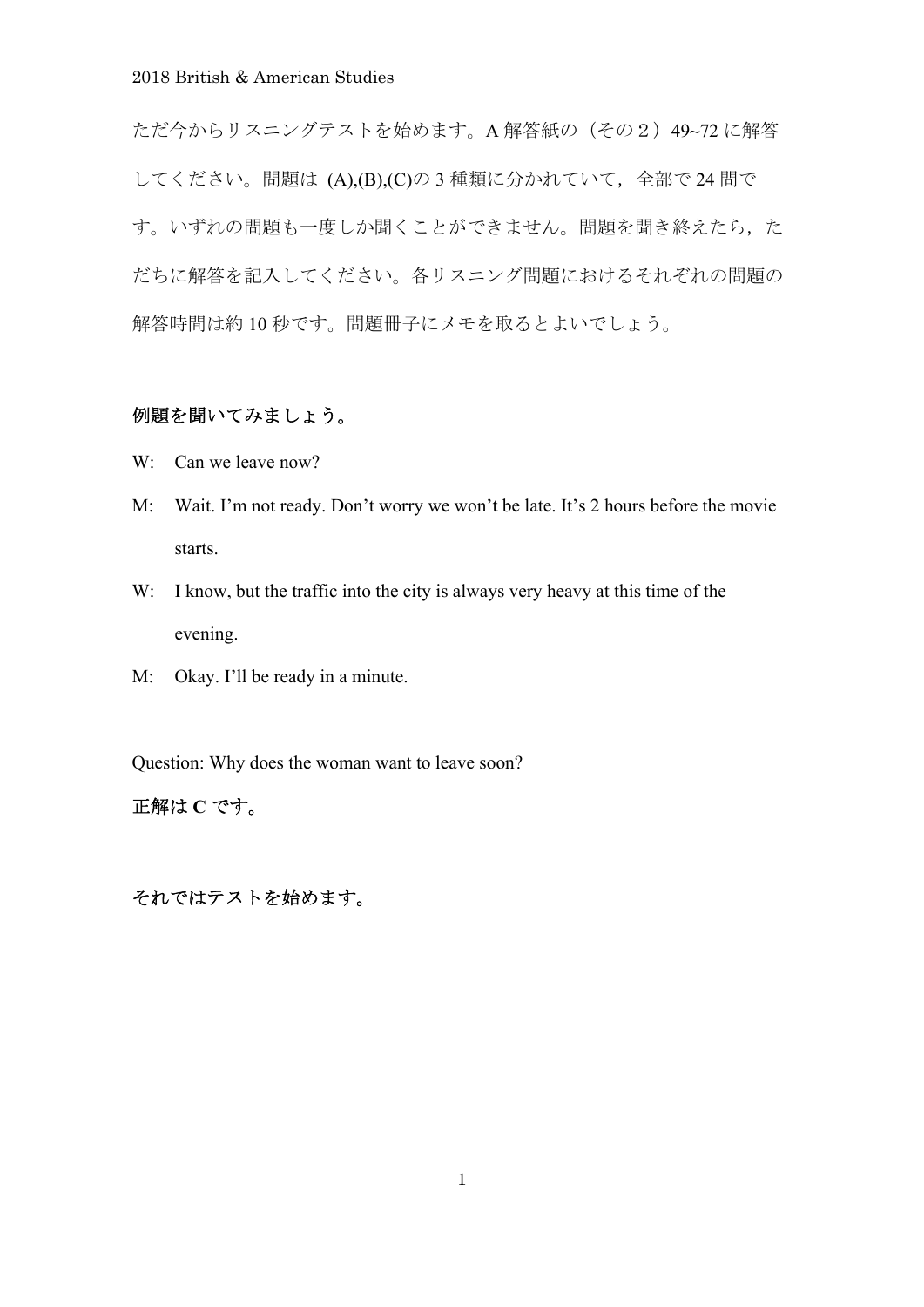(A) Listening 1~10 では,会話やアナウンスのあとに質問が続きますので,そ れに対する最も適切な答えを選んでください。

### Listening 1

- M: Okay, let's get the things we need for the barbecue. First of all we need chicken.
- W: Chicken legs or chicken wings?
- M: Both.
- W: I've got a pack of the legs, but the supermarket's out of wings. How about chicken breasts? They've got plenty.
- M: No. They're not good for a barbecue. Get an extra pack of legs, instead. And pass me that pack of frankfurter sausages, will you?
- W: No, not frankfurter sausages again! We always have them. Can't we have wiener sausages for a change?
- M: Okay. Get a pack of them. Now we need to look for some beef.
- 49. Which of the following is not available from the supermarket?

#### Listening 2

- W: Can you give me a ride to the library later today if you're going to the sports center?
- M: Sure. When did you want to go?
- W: If possible, after breakfast. Or I could go later this afternoon.
- M: Err… late afternoon would be better for me. I want to do a bit of gardening this morning and then after lunch I need to get some things from the supermarket.
- W: All right. How about if you take me to the library at around 4 o'clock? Then you can spend a couple of hours at the sports center before picking me up at 6 o'clock and bringing us back home for dinner.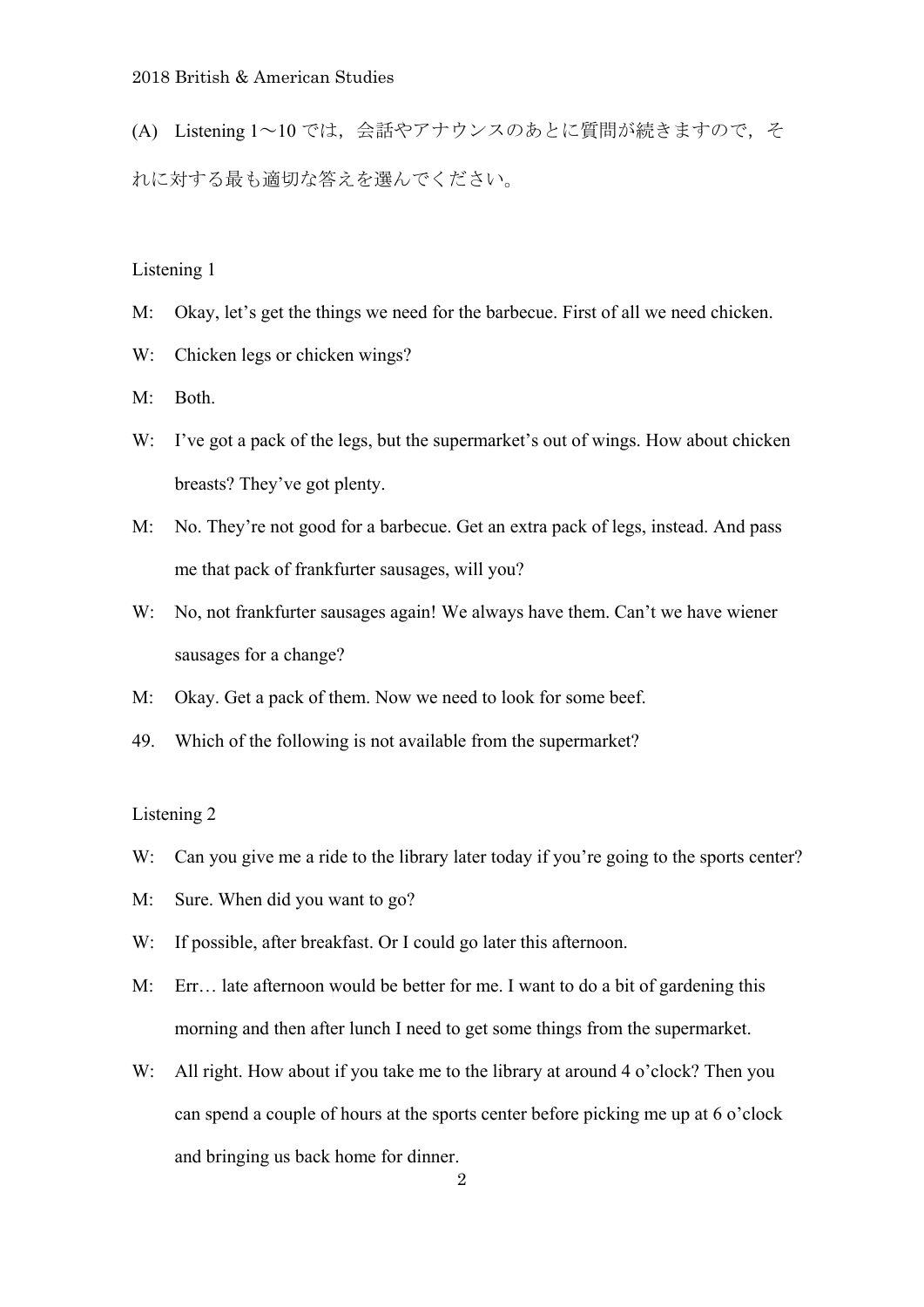### M: Okay. That sounds good to me.

#### 50. What will the man do today?

#### Listening 3

Attention passengers wishing to board the one o'clock ferry service to Black Island. All passengers with tickets are now asked to go to the departure lounge on the second floor of the ferry terminal. Those without tickets for today's service can buy them from the ticket office on the first floor of the ferry terminal, but only until 12:30. All passengers should wait in the lounge until we are ready to welcome you on board the ferry. Our departure time for Black Island is one o'clock, but passengers will not be allowed to board the ferry after twelve forty-five. Our next announcement will be at twelve o'clock when boarding will begin. Thank you for your attention.

51. What is the latest time that passengers can board the ferry?

### Listening 4

Welcome to Green Bank. If you'd like to report the loss of a credit card, please press 1. If you'd like to enquire about your bank account, please press 2. For enquiries about a loan, please press 3. For all other services, please press 4.

52. Which button would you press to get information about borrowing money?

#### Listening 5

W: Hurry up, you're going to be late for your part-time job!

M: Don't worry! It only takes me 15 minutes to get there by bicycle.

W: But it's raining.

M: Oh, no! Could you drive me there?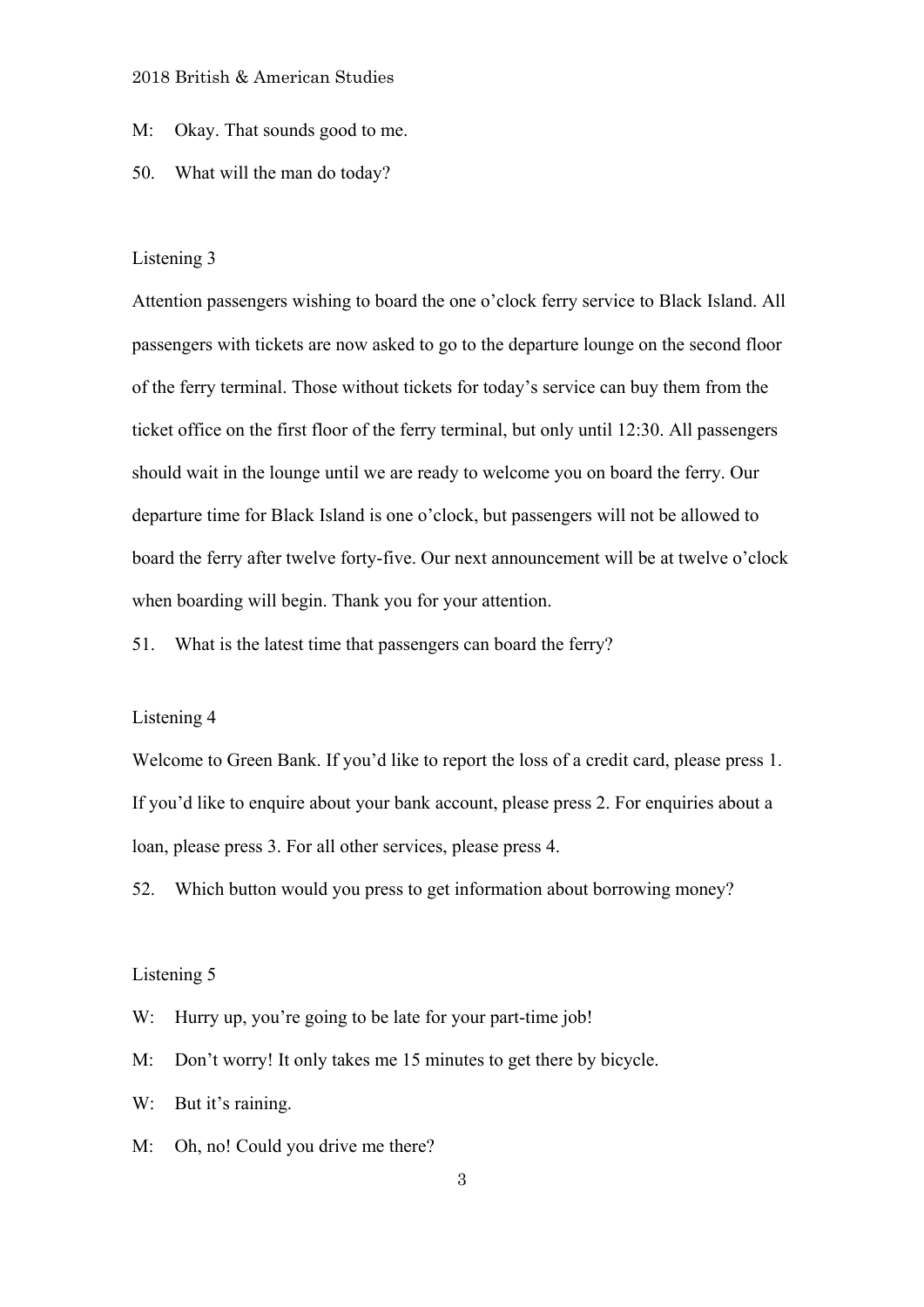- W: No. Your dad has the car today. You'll have to catch the bus.
- M: What time's the next one?
- W: Let me see ... oh no, you just missed one. The next one's in half an hour.
- M: What! I can't be late again! I'll be fired!
- W: Well, I can't drive you, so you'll have to take a taxi.
- M: That's too expensive! I'll go by bicycle. I've got no choice.
- W: No. You can't arrive wet. I'll pay the fare for you this time.
- M: Thanks, Mum.
- 53. How will the boy get to his part-time job?

### Listening 6

- W: Hey, we have to finish preparing our presentation for tomorrow! We haven't even started yet!
- M: Okay, let's go to the library. We can work on it there. And it's got Wi-Fi.
- W: But we can't talk there we have to be quiet. How about we stay here in the cafeteria?
- M: No, the cafeteria closes at 3:00 today, remember?
- W: Oh, yeah, you're right. Where shall we go then?
- M: Hmmm, we could find an empty classroom somewhere. It won't be noisy, and we could chat there.
- W: That's true. Or we could sit outside under the trees in front of the gym. There are some seats there, and it's a nice day.
- M: We could do that, but we need to work in a classroom. It's the only other place where Wi-Fi is available.
- W: You're right. We definitely need Wi-Fi. It's a shame because it would've been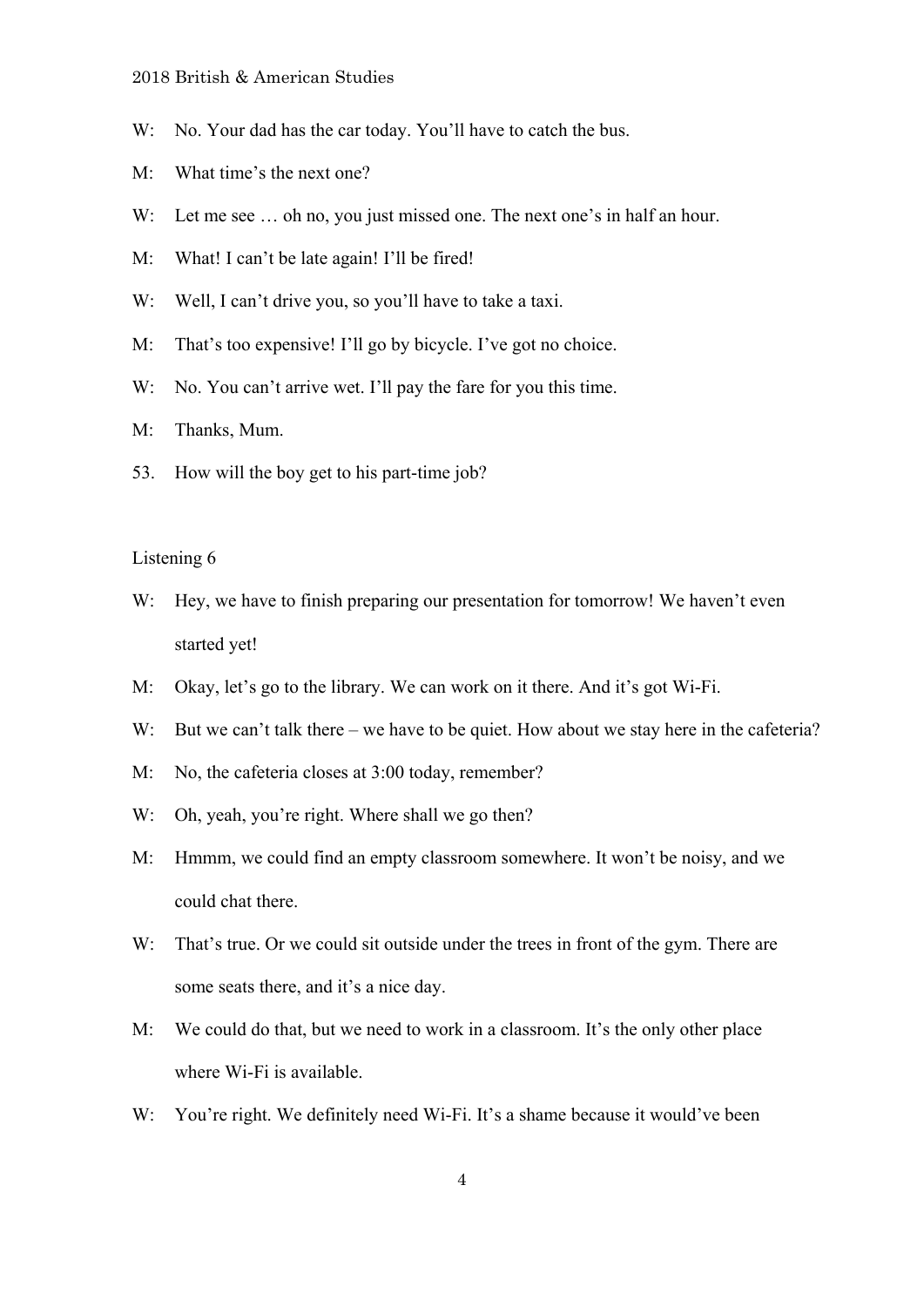nice to sit outside, but never mind.

- M: Okay, let's go and finish the presentation.
- 54. Where will the woman and the man prepare their presentation?

## Listening 7

- W: Hi, Barney, this is Thelma. Can you do some extra work next week?
- M: Hi, Thelma. I might be able to. It depends on the day.
- W: Well, you're already working on Monday afternoon, right? So, do you think you could work on Friday evening and Saturday afternoon?
- M: Gee, I'd really like to help, but I'm busy on Friday evening.
- W: Oh, I see. Then how about Saturday? Are you free then?
- M: Yes, I am! I'm free all day.
- W: Great. And how about Sunday afternoon?
- M: Sorry, I'm busy then, but I don't have any plans in the morning. I could help you then.
- W: Thanks, but I already have someone else for the morning.
- M: Okay. Good luck covering the extra work.
- W: Thanks for helping out. I'll see you on Monday afternoon.
- 55. When will the man do extra work next week?

#### Listening 8

Good morning and welcome aboard the Nozomi superexpress bound for Shin-Osaka station. This train will be stopping at Shinagawa at 8:46; Shin-Yokohama at 8:58;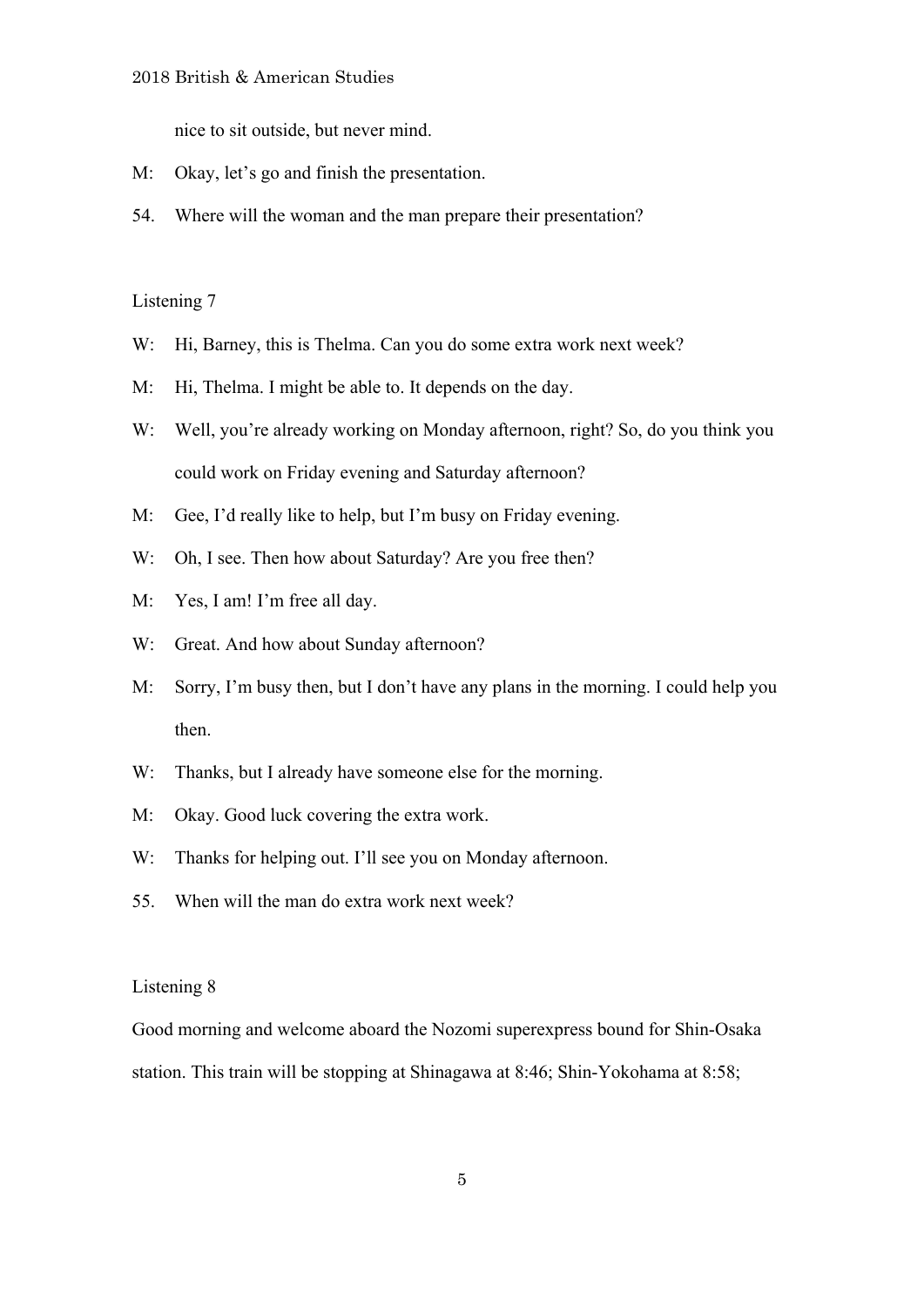Nagoya at 10:21; Kyoto at 10:58; and Shin-Osaka at 11:15. Wireless internet service is available on this train. Thank you for choosing the Tokaido Shinkansen.

56. What time will the train arrive in Kyoto?

### Listening 9

Welcome to Mori's Electronic Shop. There are four main zones in our store. Zone A has a wide variety of household appliances including refrigerators and washing machines. In Zone B you will find computers and other computer-related items, such as printers and scanners. Cameras and smartphones can be found in zone C. And in D zone we have a large range of TVs, stereos, and other home entertainment products. Our customer service desk is located in the computer section where we are waiting to assist you with your enquiries. Thank you for coming to our store. We look forward to serving you today at Mori's Electronic Shop.

57. Where in the store is the customer service desk located?

### Listening 10

- W: I'm so glad that classes are over. Do you have any plans for spring vacation, Nick?
- M: Yes, I've just booked my vacation flights.
- W: Oh yeah? Where are you going?
- M: Originally, I was planning to visit my mother and father back home in Australia, but I've actually decided to go to Singapore to see my brother.
- W: Nice! Are you going on your own?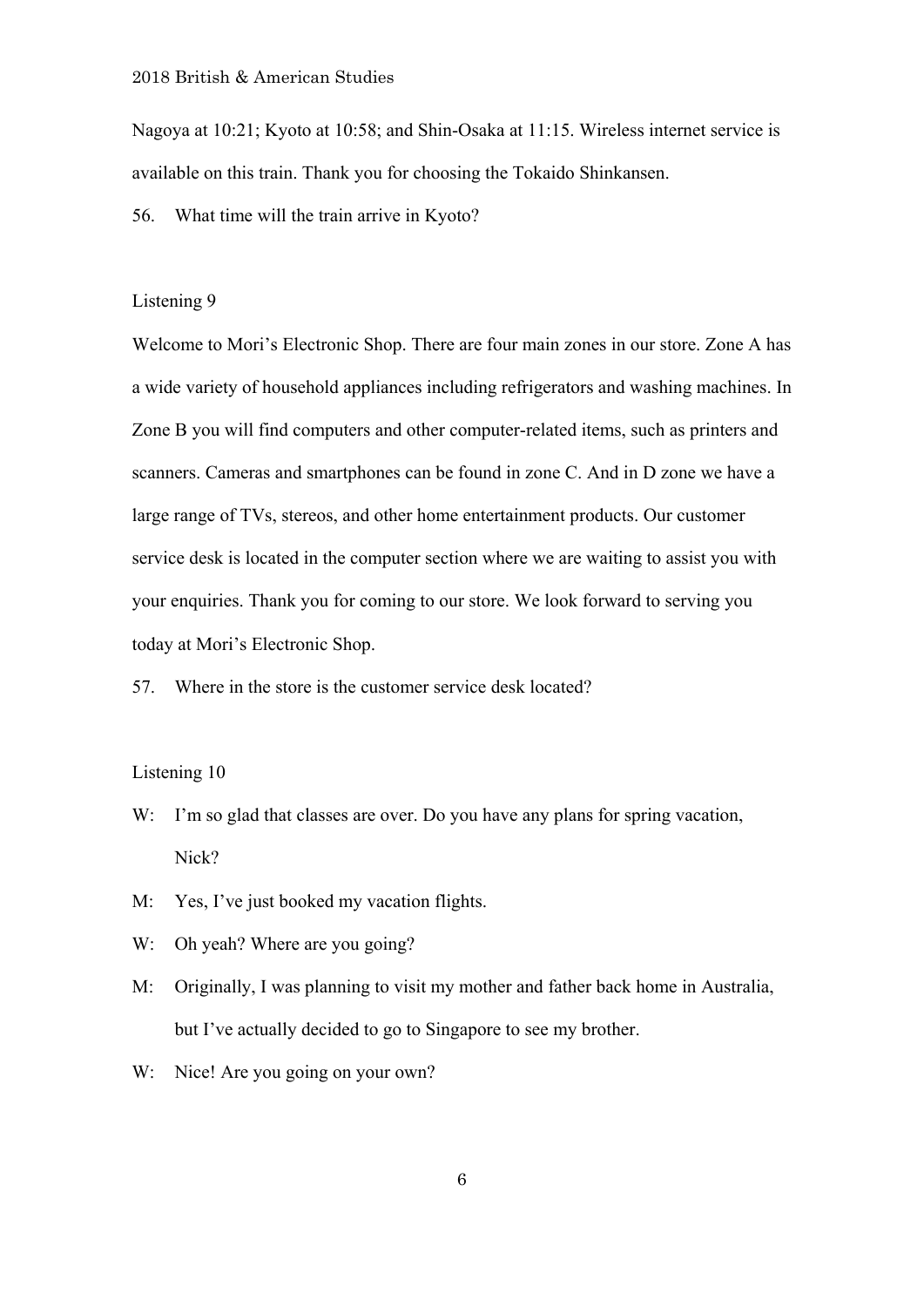- M: No, I'm going with my girlfriend. She's never flown before, so she's a bit nervous.
- 58. Who is the man going to visit on his vacation?

(B) Listening 11~12 では,英語を聞いて,印刷された質問に対する最も適切 な答えを選んでください。例題はありません。

Listening 11

- W: This morning on the program I'm talking to the comedy actor, Jim Spencer, about his career. Good morning, Jim.
- M: Good morning, Helen. It's nice to talk to you.
- W: Jim, I'd like to begin by asking you what made you become a comedian.
- M: Well, if you ask my parents, they'll tell you it all started when I was about three years old. I was always trying to act like comedians on television. But to be honest, I first thought about it in primary school when I discovered that my natural ability to imitate people made others laugh. Later, I found that it was easy to make friends if you were funny. Even my high school teachers liked me because I was funny and they kept encouraging me to make jokes – but not during class, of course.
- W: So, tell us, how did you start out as a professional comedian?
- M: Well, after leaving school, I got some work in the clubs in London, but I wasn't completely satisfied with my work. I wrote what I thought was good material, and most audiences seemed to find me funny, but I realized that my timing wasn't right. As they say, great comedy is all about the timing of the jokes and I just didn't have enough experience. I was unhappy with my performance as a

7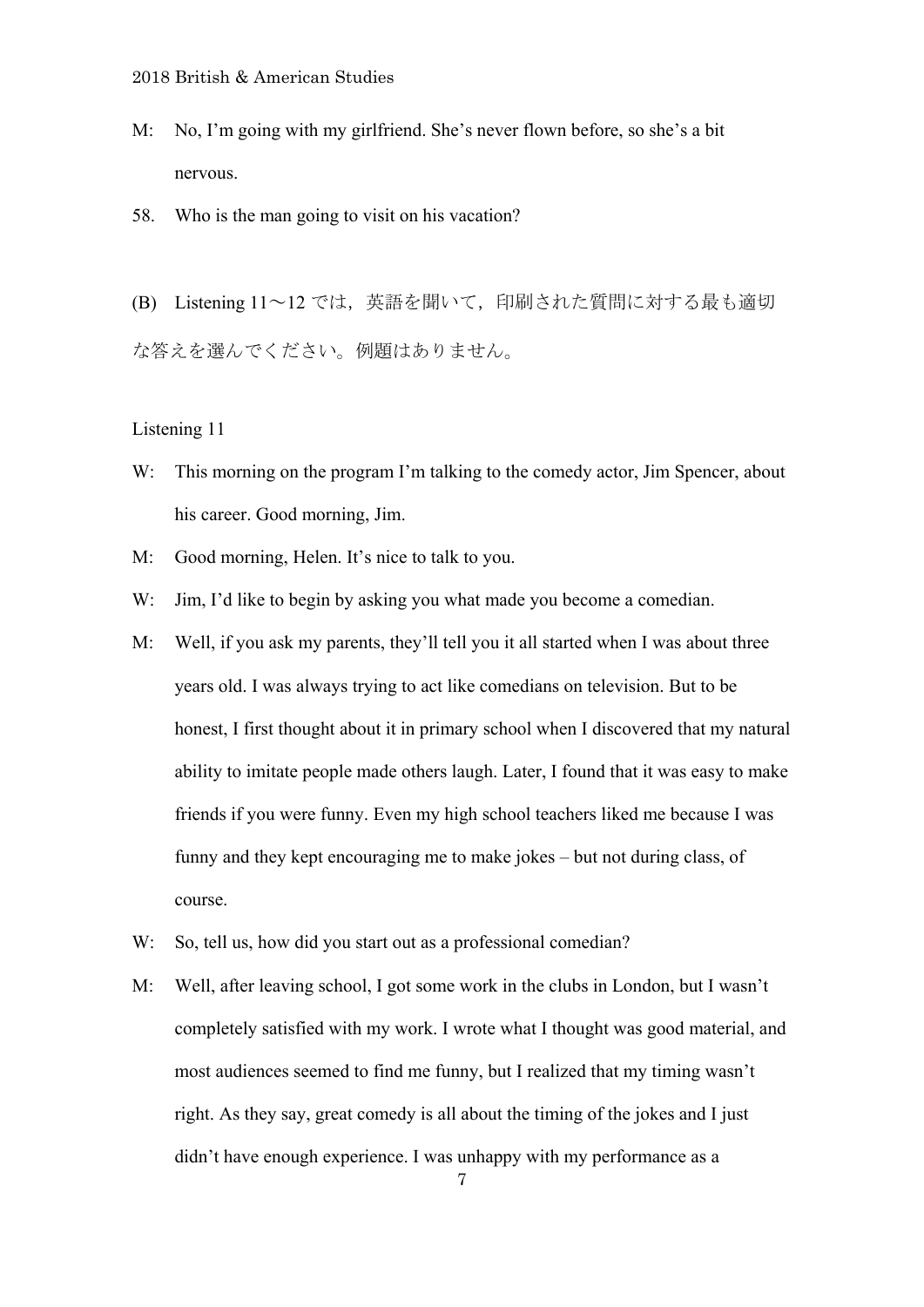comedian, so I decided to take lessons to help me improve my technique. It worked and I've never stopped performing since then.

- W: But, I've heard that many comedians get very nervous before they perform. How about you?
- M: One of my friends, who's a great comedian himself, told me when I first started doing comedy that I would always feel nervous. I thought that this wouldn't happen to me. I really believed that I wouldn't be nervous on stage after gaining experience. But my friend turned out to be absolutely correct. Nothing's changed after 20 years of performing. I've simply learned to control my nervousness, and not let it control me.

### Listening 12

 This is the weekend weather report for major cities in Honshu. Saturday's weather is mixed. The fine weather will continue in western Japan bringing sunshine to Hiroshima and Osaka with a temperature of 24 degrees in both cities. The weather in Nagoya will be warmer by two degrees, but there will be rain, possibly even thunderstorms, in the evening. Tokyo and most of the Tohoku region will remain cooler than average with temperatures around 18 in Tokyo and as low as 14 in Sendai.

 The situation will change completely on Sunday with fine weather moving into eastern Honshu and chillier weather crossing from China into western areas. Hiroshima will experience heavy rain for most of the day and temperatures around 19 degrees. Osaka and Nagoya will be cloudy with occasional rain. Osaka's temperature will be 21 degrees, with Nagoya just slightly warmer at 22 degrees. Tokyo will have the same

8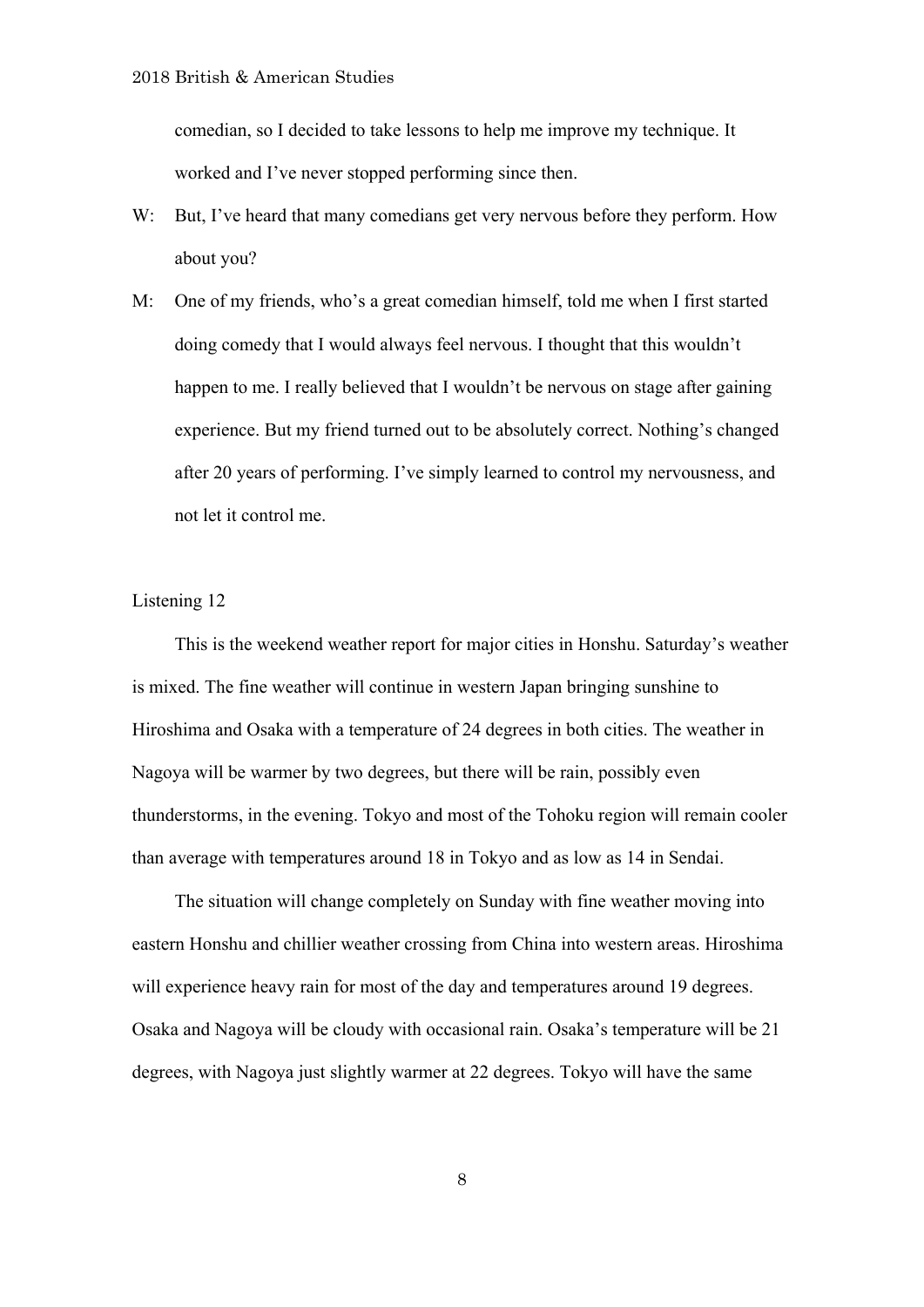temperature as Nagoya, but there will be sunny skies all day. Sendai will enjoy the same fine weather as Tokyo, but the city will be cooler, at 20 degrees.

(C) Listening 13~14 では,英語を聞いて,それに対して,印刷された各文の 内容が正しければ (A) TRUE を、正しくなければ (B) FALSE を選んでくださ い。例題はありません。それぞれのリスニング問題について,英語の指示文が 流れます。その20秒後にリスニング問題が始まりますので、その間に印刷さ れている問題文に目を通しておいてください。

### Listening 13

You will hear a boy called Chris talking to a girl called Penny about buying a birthday present for his brother. Look at the 4 sentences below. Decide if each sentence is **TRUE** or **FALSE**. If it is **TRUE**, choose A. If it is **FALSE**, choose B.

| Chris: | I'm looking for a birthday present for my brother. I've got no idea what to |
|--------|-----------------------------------------------------------------------------|
|        | get him.                                                                    |

Penny: He's into video games, isn't he? So why not buy him the latest version of *Soccer 2017*? I got it for my brother and he loves it.

Chris: He is crazy about video games, but not the sports ones. Do you know of any other games he might like?

Penny: There's a new game called *Puzzler* that's really popular. Or a really scary game called *Horror House*.

Chris: I think he might be too young to play scary games.

Penny: He's 14, isn't he? The same age as my brother.

Chris: No, no. He's thirteen.